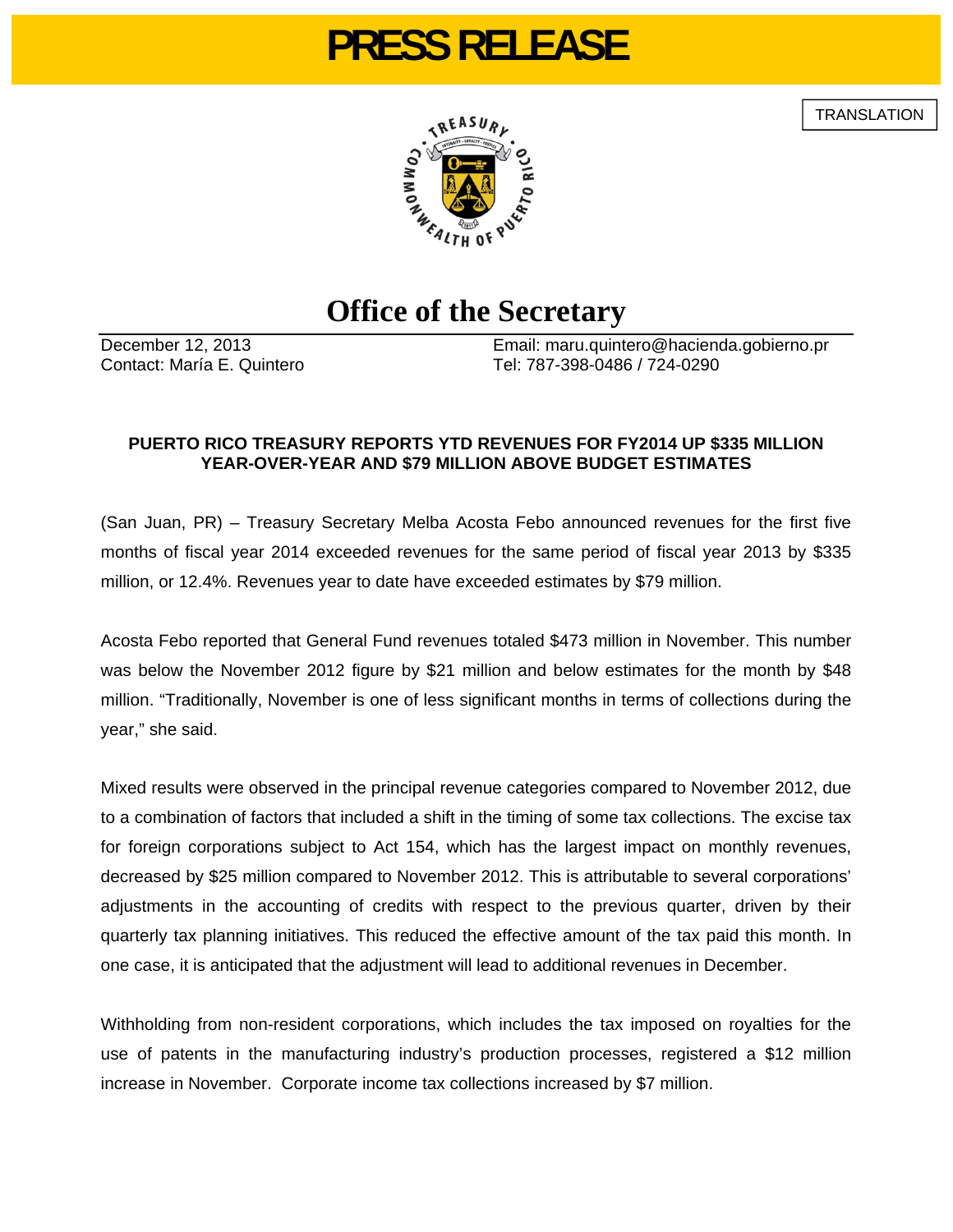Individual income tax revenue declined by \$9 million compared with November 2012 because it did not include the withholding from the Christmas bonus paid to government employees and because of reduced tax rates.

The excise tax revenue on off-shore shipments of rum is down by \$4 million. Acosta Febo noted that due to the federal government shutdown October revenues had been estimated, and this month they were adjusted to include actual revenues.

Finally, sales and use tax (SUT) revenues year-to-date in FY2014 totaled \$500 million for a yearover-year increase of 5.8%. SUT revenues in November totaled \$97.6 million, approximately \$3 million more than in November 2012, or a 3.2% increase. This figure was below monthly projections by \$25.7 million. Acosta Febo stated the Treasury Department continues implementing multiple aggressive initiatives to increase the capture rate of SUT.

|                                        | <b>November</b> |         |        | <b>Estimate</b> | <b>Collections</b> |
|----------------------------------------|-----------------|---------|--------|-----------------|--------------------|
| <b>Items</b>                           | 2012-13         | 2013-14 | Dif.   | <b>November</b> | vs. Estimate       |
|                                        |                 |         |        |                 |                    |
| <b>Gross General Fund Net Revenues</b> | 543.0           | 522.0   | (21.0) | 569.6           | (47.6)             |
| Reserve for Refund                     | (49.0)          | (49.0)  | 0.0    | (49.0)          | 0.0                |
| <b>General Fund Net Revenues</b>       | 494.0           | 473.0   | (21.0) | 520.6           | (47.6)             |
|                                        |                 |         |        |                 |                    |
| Individual                             | 140.5           | 132.0   | (8.5)  | 150.6           | (18.6)             |
| Corporations                           | 22.5            | 29.8    | 7.3    | 25.6            | 4.2                |
| Non-Resident Withholdings              | 50.5            | 62.5    | 12.0   | 44.9            | 17.6               |
| Sales and Use Tax                      | 0.0             | 0.0     | 0.0    | 0.0             | 0.0                |
| <b>Property Taxes</b>                  | 0.9             | 0.9     | 0.0    | 0.0             | 0.9                |
| Foreign (Act. 154)                     | 160.6           | 135.3   | (25.3) | 168.7           | (33.4)             |
| <b>Alcoholic Beverages</b>             | 27.3            | 26.4    | (0.9)  | 26.6            | (0.2)              |
| Cigarettes                             | 10.2            | 9.4     | (0.8)  | 16.3            | (6.9)              |
| <b>Motor Vehicles</b>                  | 33.8            | 31.2    | (2.6)  | 39.1            | (7.9)              |
| Exscises on Off-Shore Shipment Rum     | 18.7            | 14.4    | (4.3)  | 22.7            | (8.3)              |
| <b>Others</b>                          | 29.0            | 31.1    | 2.1    | 26.1            | 5.0                |
|                                        |                 |         |        |                 |                    |

#### General Fund Net Revenues November FY 2013-14 (million of \$)